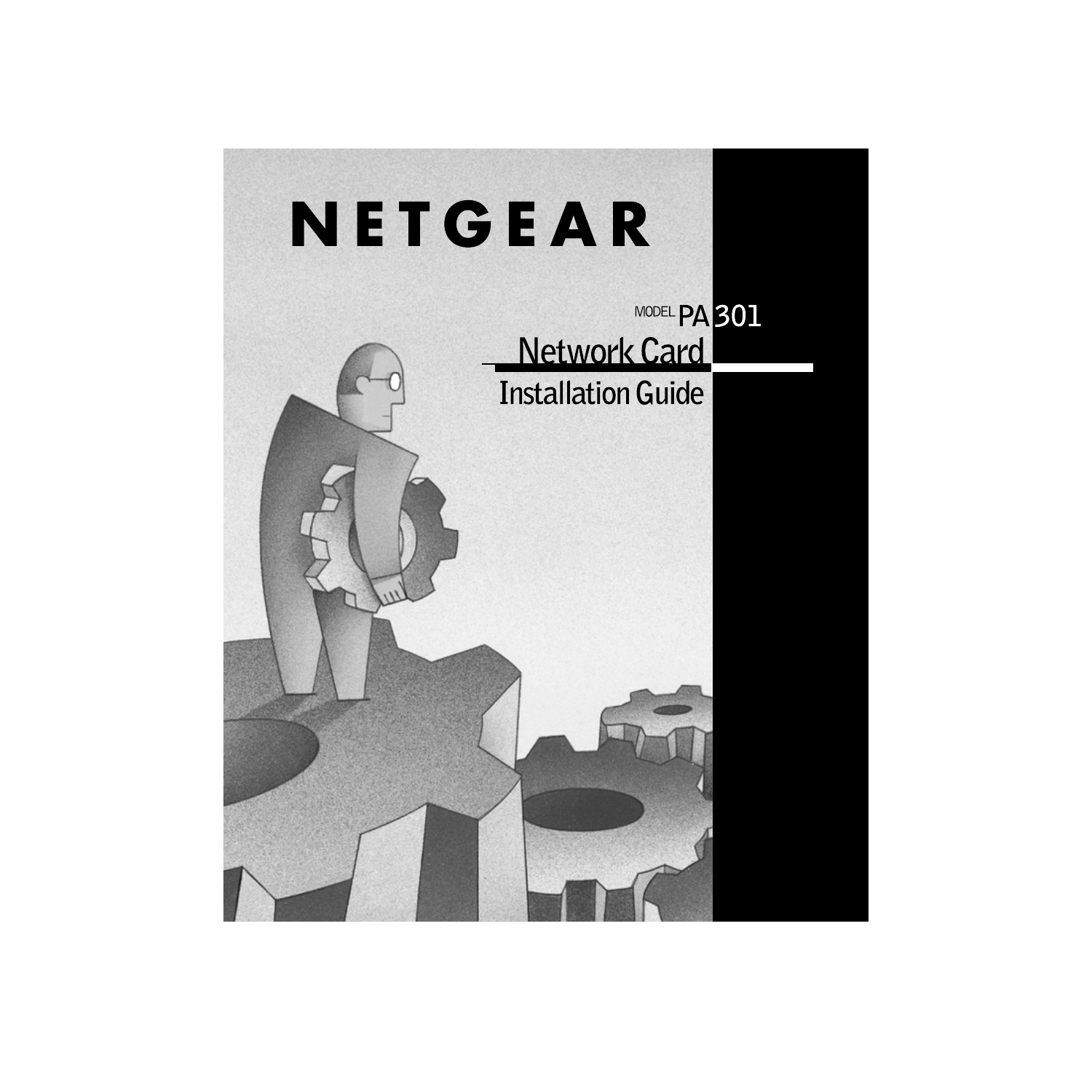

Instructions in this guide are for users of Windows® 95 and Windows 98 who are installing the Model PA301 Network Card. For instructions on installing and verifying the Windows network driver, refer to "Install the Network Card" on this page*.*

The following seven easy steps are provided in this guide for installing your Model PA301 Network Card:

- **1. Verify Package Contents**
- **2. Install the Network Card**
- **3. Connect the Telephone Cables**
- **4. Install the Network Driver**
- **5. Install the Model PA301 Software**
- **6. Access the Internet**
- **7. Access the Network Printers**

As a final step, be sure to register your NETGEAR<sup>™</sup> product at *www.NETGEAR.com*.



Unpack the package contents and verify that you have the following:



#### **Verify PC Requirements**

The instructions given in this guide are for using the NETGEAR Model PA301 Network Card in a PC that has a Microsoft<sup>®</sup> Windows 95 operating system.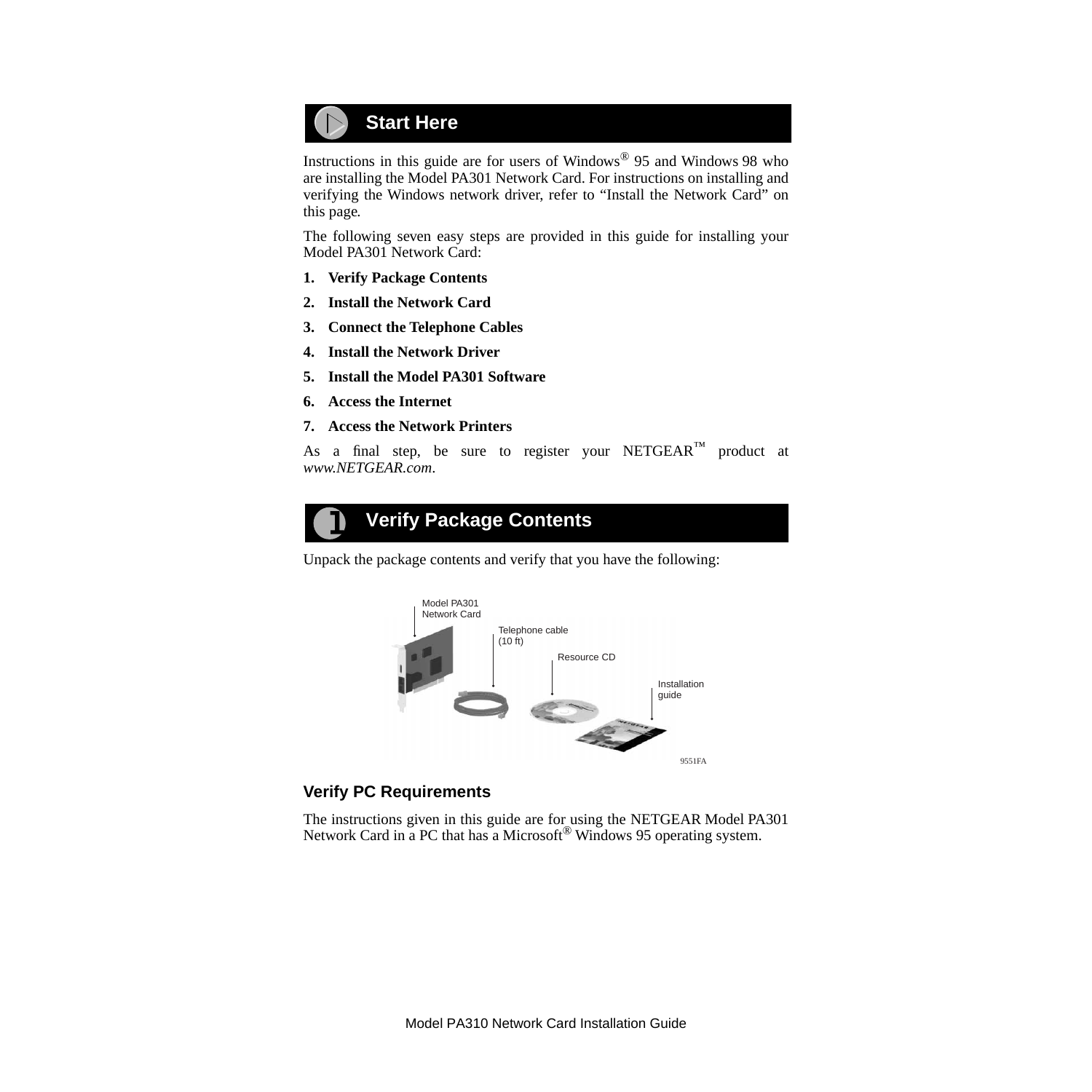## **Install the Network Card**



**Note:** Touch a grounded metal object to free yourself of static electricity before you handle the network card.

- **1. Turn the power off and unplug the power cord from your computer.**
- **2. Remove the PC cover.**

 $\rightarrow$ 

- **3. Choose an available PCI slot (PCI slots are the shorter slots) and remove the corresponding back plate from the PC chassis.**
- **4. Insert the network card into the PCI slot and fasten the card to the computer chassis by tightening the screw that is on the PC.**

**Note:** To avoid damaging any components on the network card,  $\rightarrow$ handle it by the edges, using your thumbs to push it securely into the PCI slot. Make sure the network card is fully inserted into the slot to prevent the PC operating system from experiencing problems.

**5. Replace the PC cover and reconnect the power cord to the PC.**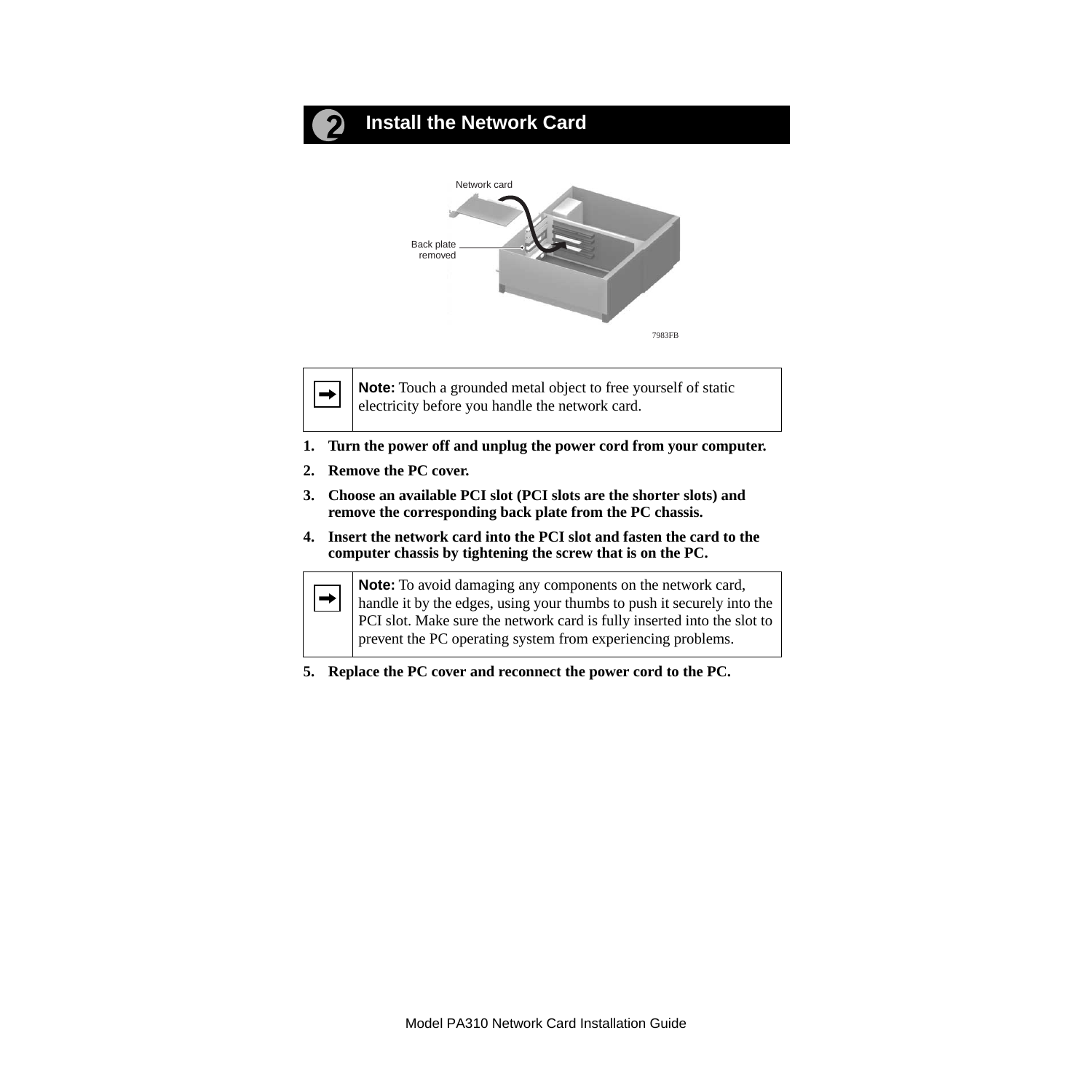

Using the telephone cable provided in the NETGEAR package, connect one end of the telephone cable to the port labeled "TO WALL" on the network card and the other end of the cable to an available wall jack, as illustrated above.

Using the cable shipped with your telephone or modem, connect that cable to the port labeled "TO PHONE" on the network card.

If you are using an external analog modem to connect to the Internet, refer to the following illustration that shows the connections for the wall jack, Model PA301 Network card, external modem, and phone. Note that the captions on the modem Card, network card, and modem direct you to the outlets where you connect the cables.

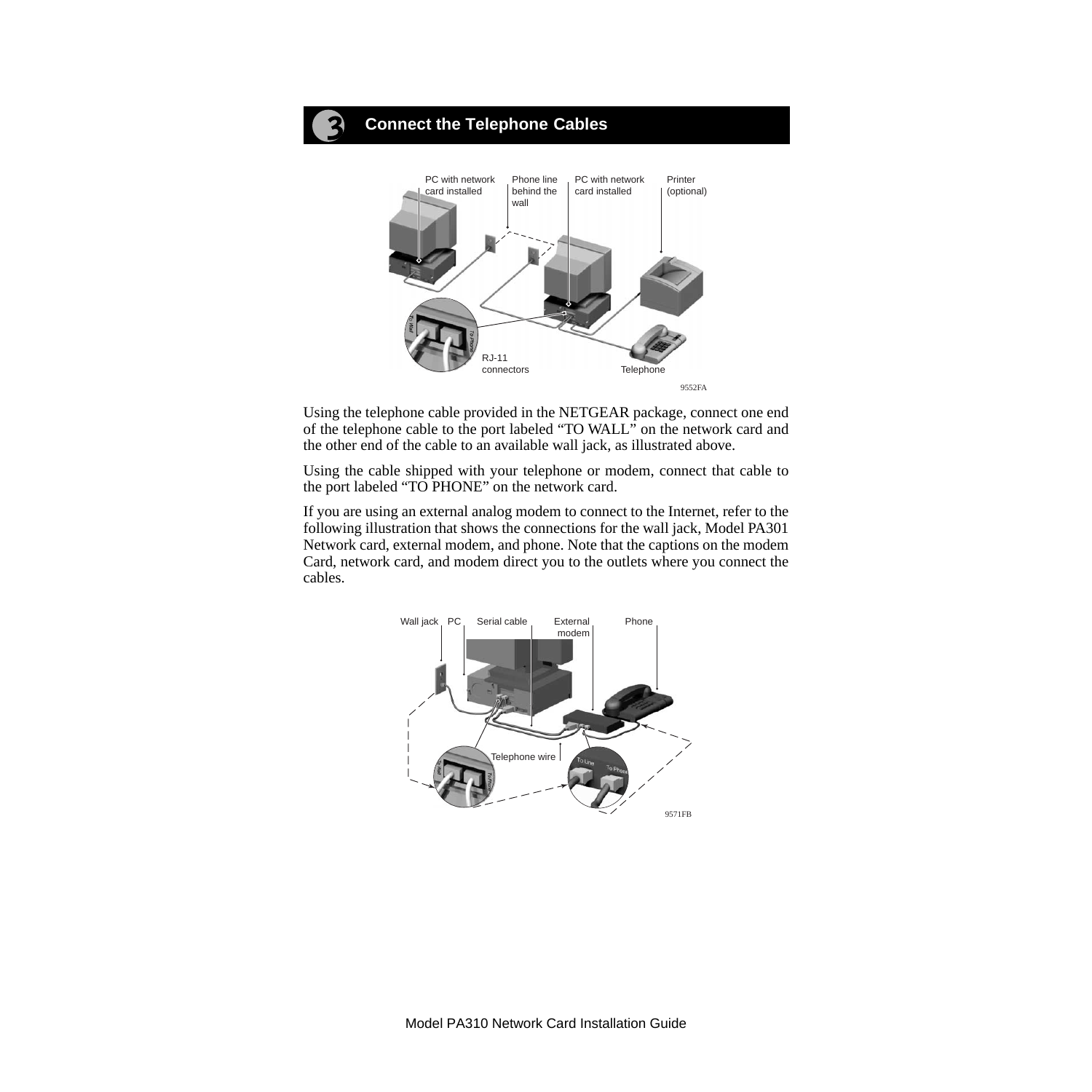The illustration below depicts the configuration with an internal modem and shows a closeup of the connections for the wall jack, modem card, Model PA301 Network Card, and phone. Note that the caption on the modem card and network card direct you to the outlets where you connect the cable from the wall jack and the cable that connects to the phone.



| Note: For optimal performance, the Model PA301 Network Card                                                                                |
|--------------------------------------------------------------------------------------------------------------------------------------------|
| <b>Note:</b> For optimal performance, the Model PA301 Network Card<br>should be plugged directly into a wall jack, and the modem should be |
| plugged directly into the network card.                                                                                                    |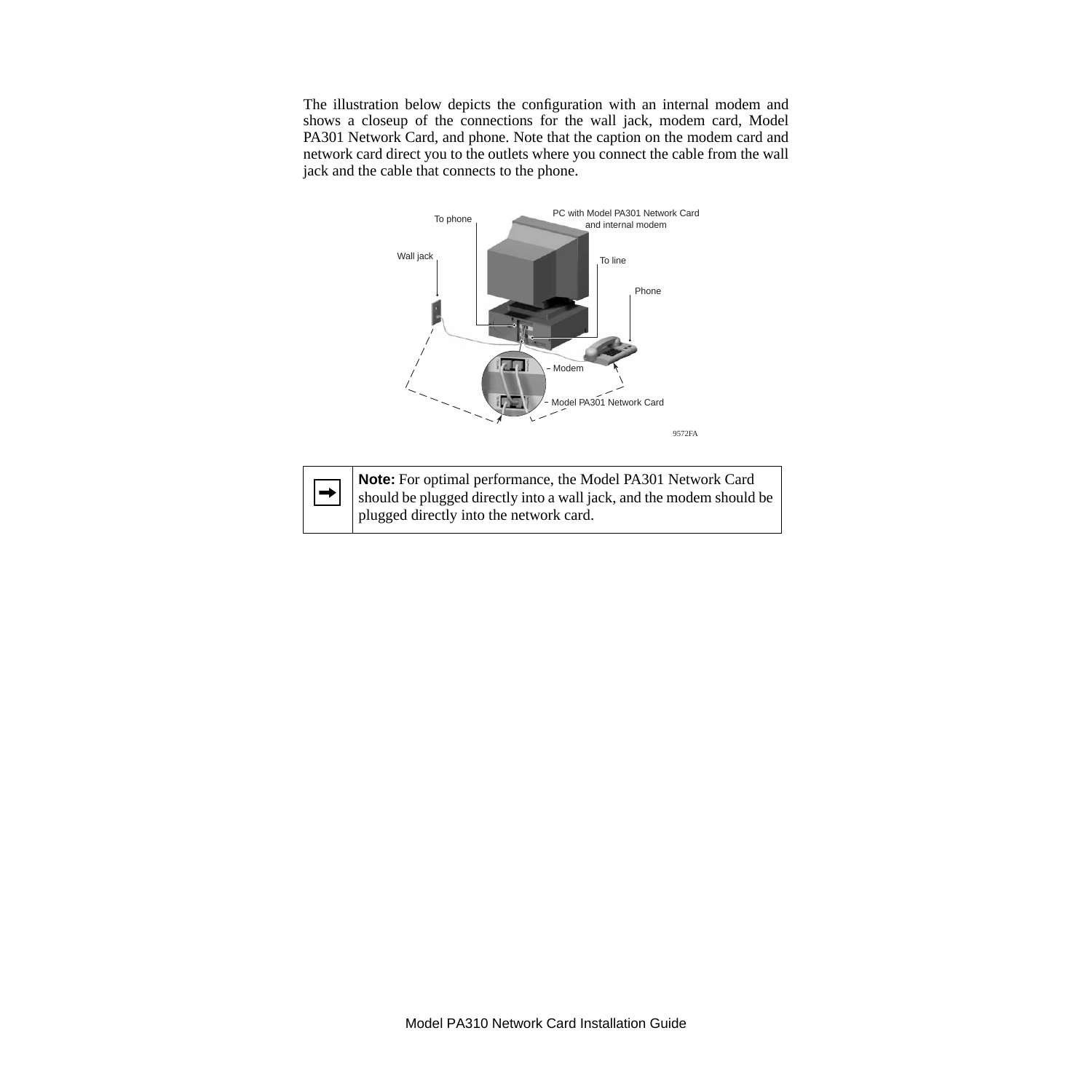#### **Install the Network Driver** Д,

This guide provides instructions for installing the Windows Network Driver. The steps given are for users of Windows 95. However, because all versions of Windows 95 might not respond the same, windows that are different from those shown in these instructions might open but prompt you for the same information, or windows might open in a different order than shown in these instructions.

If you are using Windows 98, read these instructions thoroughly for an overview of the steps that are necessary for the installation of the software driver. Follow the instructions given by the Windows 98 Installation Wizard to install the driver.



**Note:** You must install the network card before installing the network driver. You need to have the Windows 95 or Windows 98 CD and the *NETGEAR Phoneline10X Resource* CD ready to use in the installation process.

If you have not yet named your PC and your network, before you proceed with the installation steps, decide on a name for your network and for each PC. You will be using these names in section 5, "Install the PA301 Software."



**Note:** If the "Insert CD" window opens and the "Please insert the CD labeled Windows"...message appears at any time during the installation process, insert the Windows CD and click on OK. Then proceed with the following steps.

#### **1. Turn on the power to the computer and start Windows.**

The new hardware is found and the driver is automatically loaded.

| ٦<br>ı |        |
|--------|--------|
|        | ٠<br>× |

| <b>New Hardware Found</b>                                                    |
|------------------------------------------------------------------------------|
| <b>PCI Ethernet Controller</b>                                               |
| Select which driver you want to install for your new hardware:               |
| Windows default driver                                                       |
| $\langle \bullet \rangle$ Driver from disk provided by hardware manufacturer |
| Do not install a driver (Windows will not prompt you again)                  |
| Select from a list of alternate dirvers                                      |
| Cancel<br>Help<br>OK                                                         |

#### **Select "Driver from disk provided by hardware manufacturer," and click on OK to open the Update Driver Wizard window.**

(A New Hardware Found window might open that is different from the one above and prompt you to click on Next to open the Update Driver Wizard window.)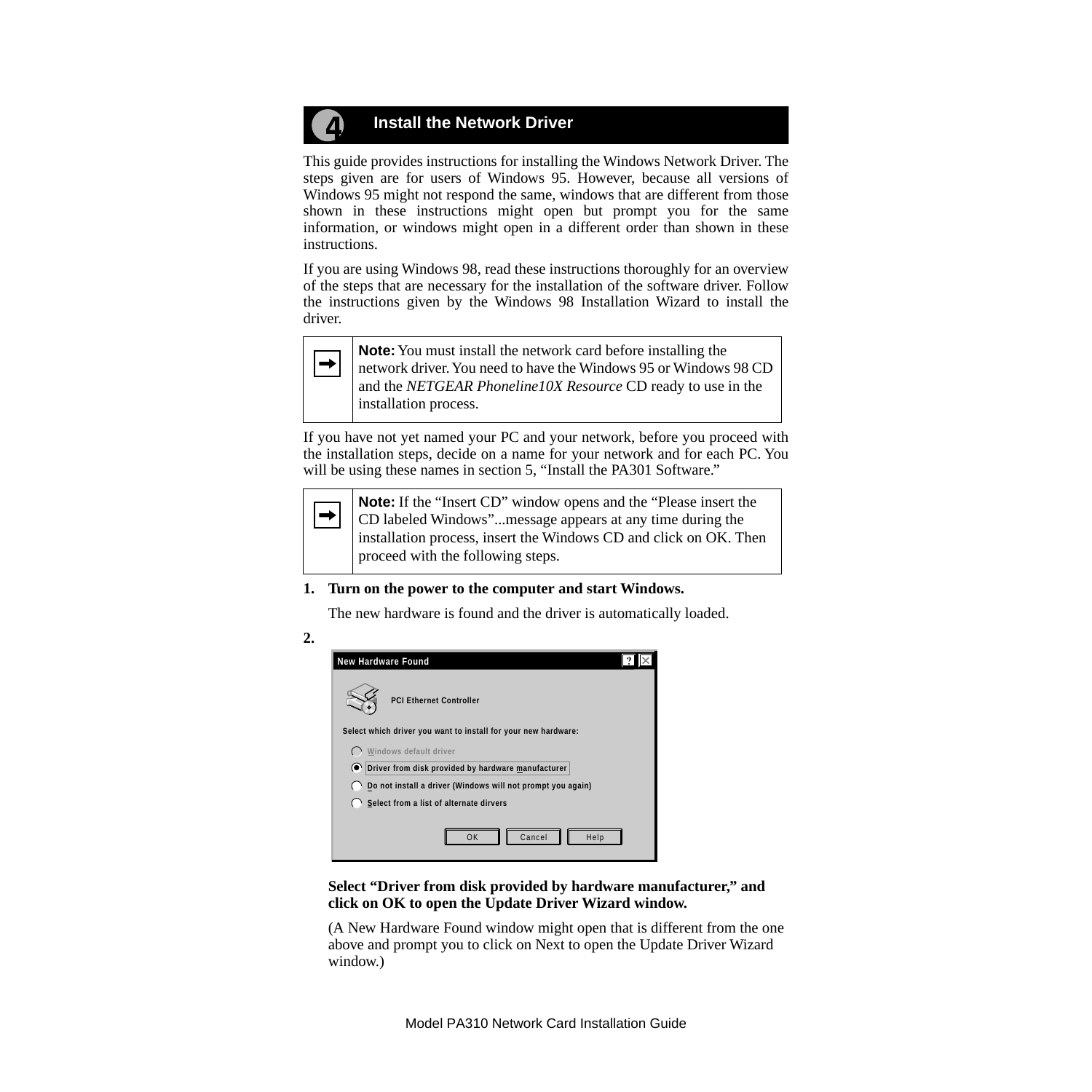

**Insert the** *NETGEAR Phoneline10X Resource* **CD and click on Next.**



#### **Click on Finish to start copying the drivers.**

It may take several minutes for the operating system to complete the driver installation.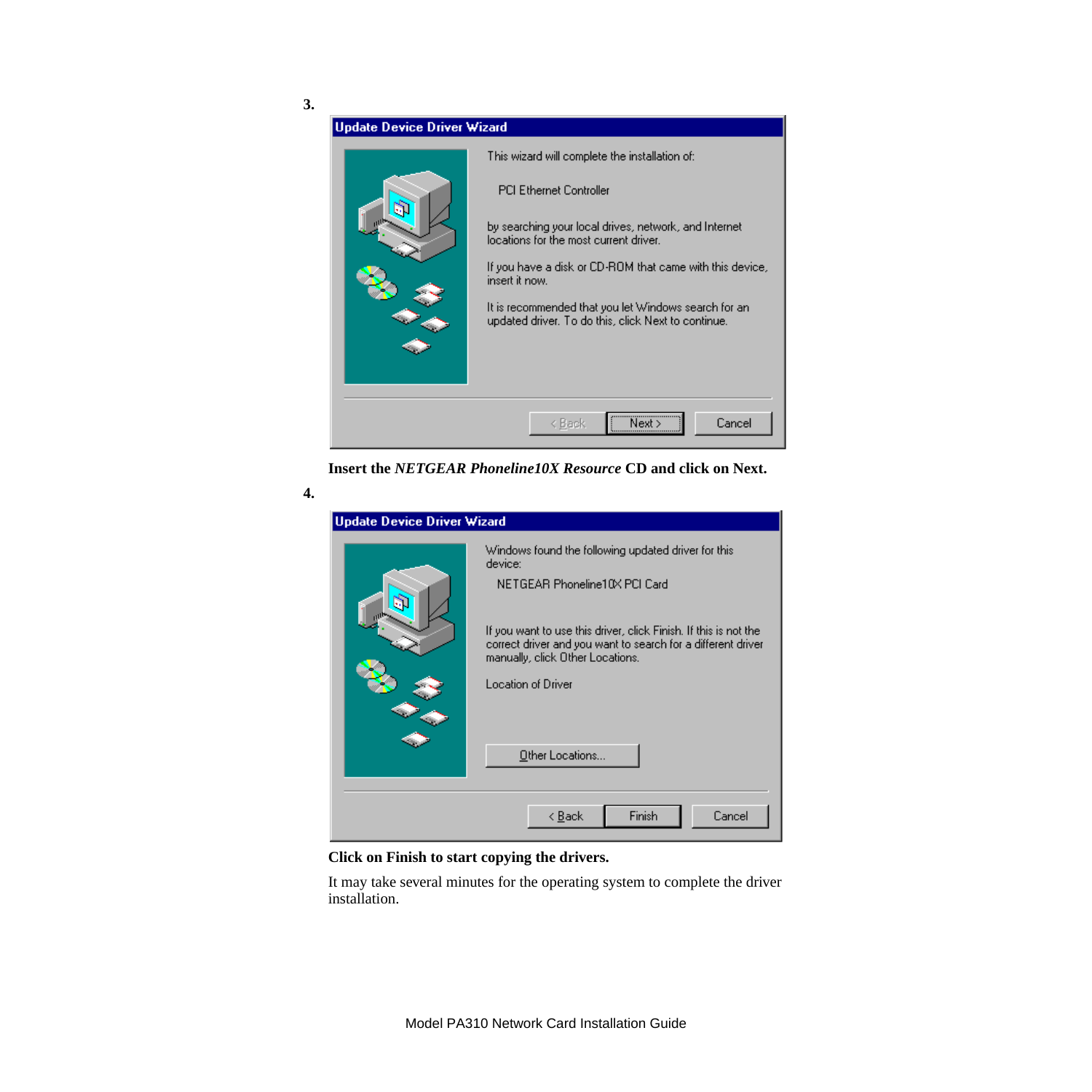• If the following window opens:



**Make sure the** *NETGEAR Phoneline10X Resource* **CD is inserted in the CD drive and click on OK to open the following Copying Files window:**

| <b>Copying Files</b> |                                                                                                                                                                                  |                           |
|----------------------|----------------------------------------------------------------------------------------------------------------------------------------------------------------------------------|---------------------------|
|                      | The file 'MFC42.DLL' on NETGEAR<br>Phoneline10X Resource CD could not be<br>found.<br>Insert NETGEAR Phoneline10X Resource<br>CD into the drive selected below, and click<br>OK. | OΚ<br>Cancel<br>Skip File |
|                      | Copy files from:<br>lG:N                                                                                                                                                         | Details<br>Browse         |

Be sure the destination is typed correctly in the Copy files from entry field to point to the root directory of your CD drive (for example, in the entry field, "G:" represents the CD drive and the backslash (\) represents the root directory).

**Click on OK.**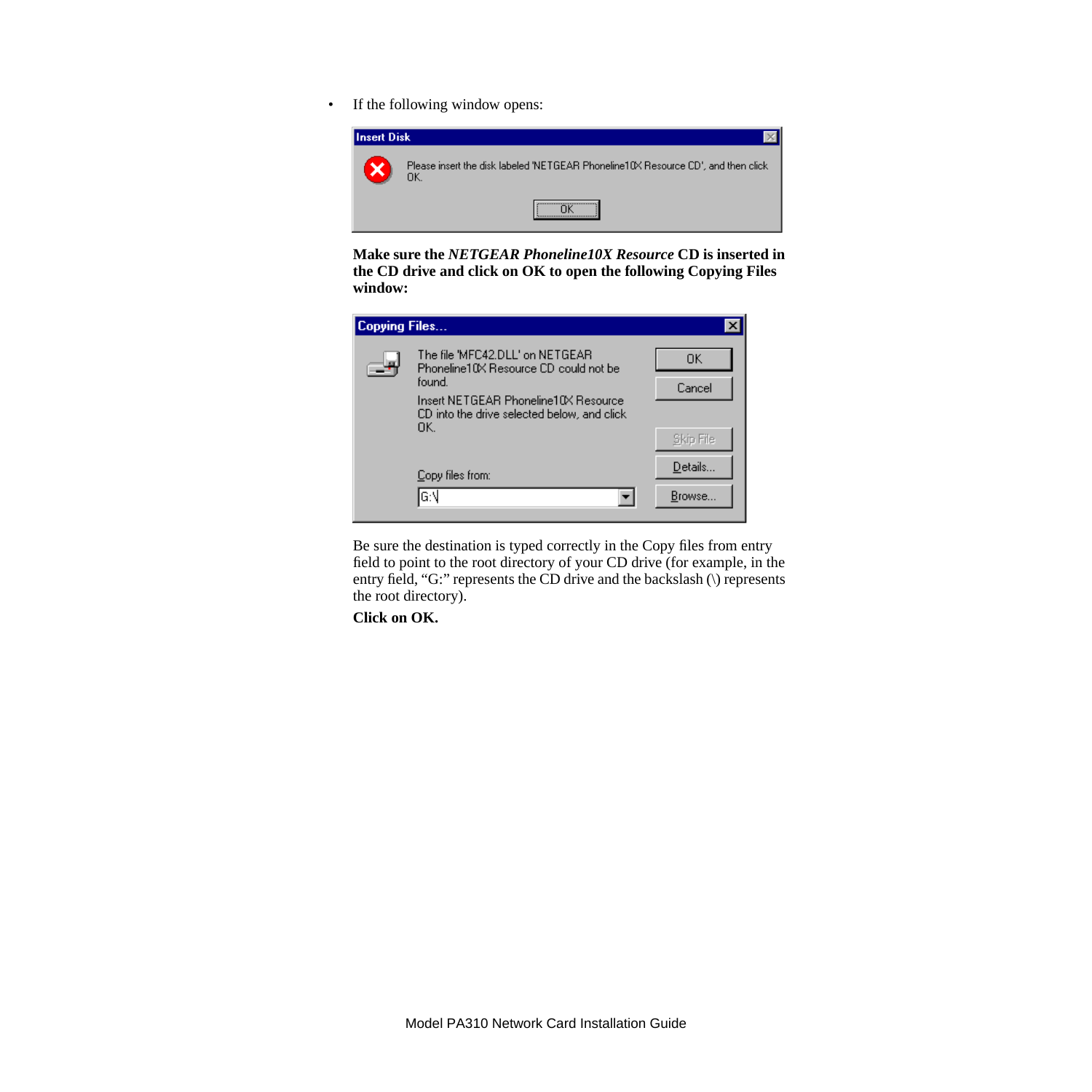• If the following window opens:



**Insert your Windows 95 CD and click on OK.**

| Copying Files |                                                                                                                                               |                      |
|---------------|-----------------------------------------------------------------------------------------------------------------------------------------------|----------------------|
|               | The file 'netapi.dll' on Windows 95 CD-ROM<br>could not be found.<br>Insert Windows 95 CD-ROM into the drive<br>selected below, and click OK. | Cancel               |
|               | Copy files from:<br>G:\WIN95                                                                                                                  | Skip File<br>Details |

Be sure the destination is typed correctly in the Copy files from entry field to point to the WIN directory of your CD drive (for example, in the entry, field "G:" represents the CD drive and the backslash WIN95 (\WIN95) represents the subdirectory). If you are using Windows 95, type \WIN95 for the subdirectory; if you are using Windows 98, type \WIN98 for the subdirectory.

**Click on OK.**





#### **Click on Yes to Restart your PC.**

If the System Settings Change window does not open, restart your PC by using the Start menu; select Shut Down, click on Restart your computer, and then click on Yes.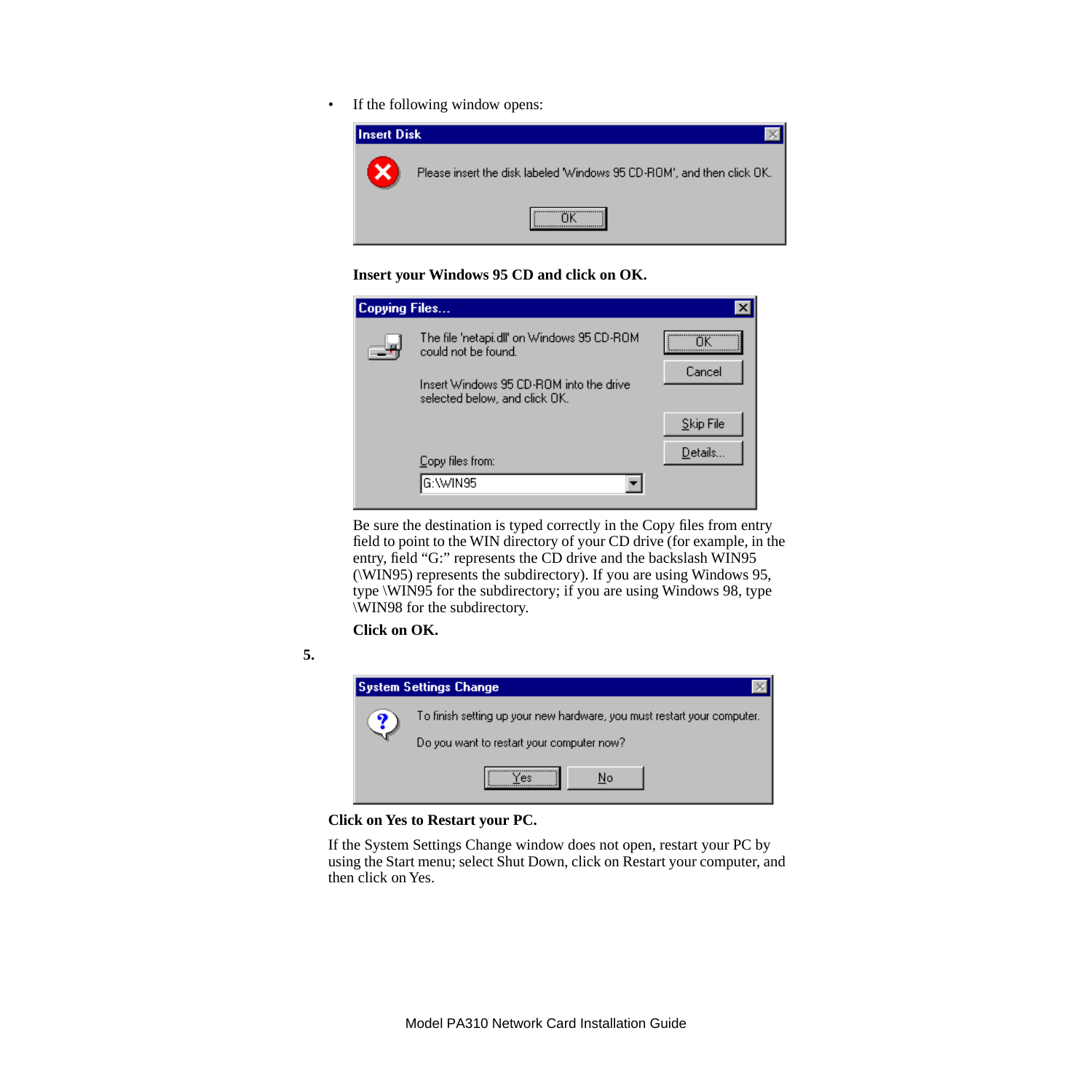# **Install the PA301 Software**

 $\rightarrow$ 

**Note:** If you have an Ethernet adapter installed in the same PC, you can use your Ethernet adapter to share your Internet connection. The Ethernet adapter must be connected to a cable modem, ADSL modem, or router. However, if your Ethernet adapter is connected to an Ethernet network instead of a modem or router, you will not be able to share files and printers between the Phoneline network and the Ethernet network.

After the system restarts, be sure that the *NETGEAR Phoneline10X Resource* CD is inserted in your CD drive.

#### **1. From the Start menu, select Run and at the prompt, type the following: G:\setup.exe ("G:" represents the CD drive letter), and click on OK to open the Welcome window.**

FirstGear software automatically detects if all the necessary Windows network services are installed. If any of the services are missing, FirstGear installs them automatically. After the services have been installed, the following FirstGear Network Services Installed window opens:

| FirstGear - Network Services Installed                                                             |  |  |
|----------------------------------------------------------------------------------------------------|--|--|
|                                                                                                    |  |  |
| All necessary network components have been installed.<br>It is necessary to restart your computer. |  |  |
| Once the computer restarts, FirstGear installation will<br>begin automatically.                    |  |  |
|                                                                                                    |  |  |

#### **Click on OK to restart your PC.**

When the PC restarts, the Welcome page opens.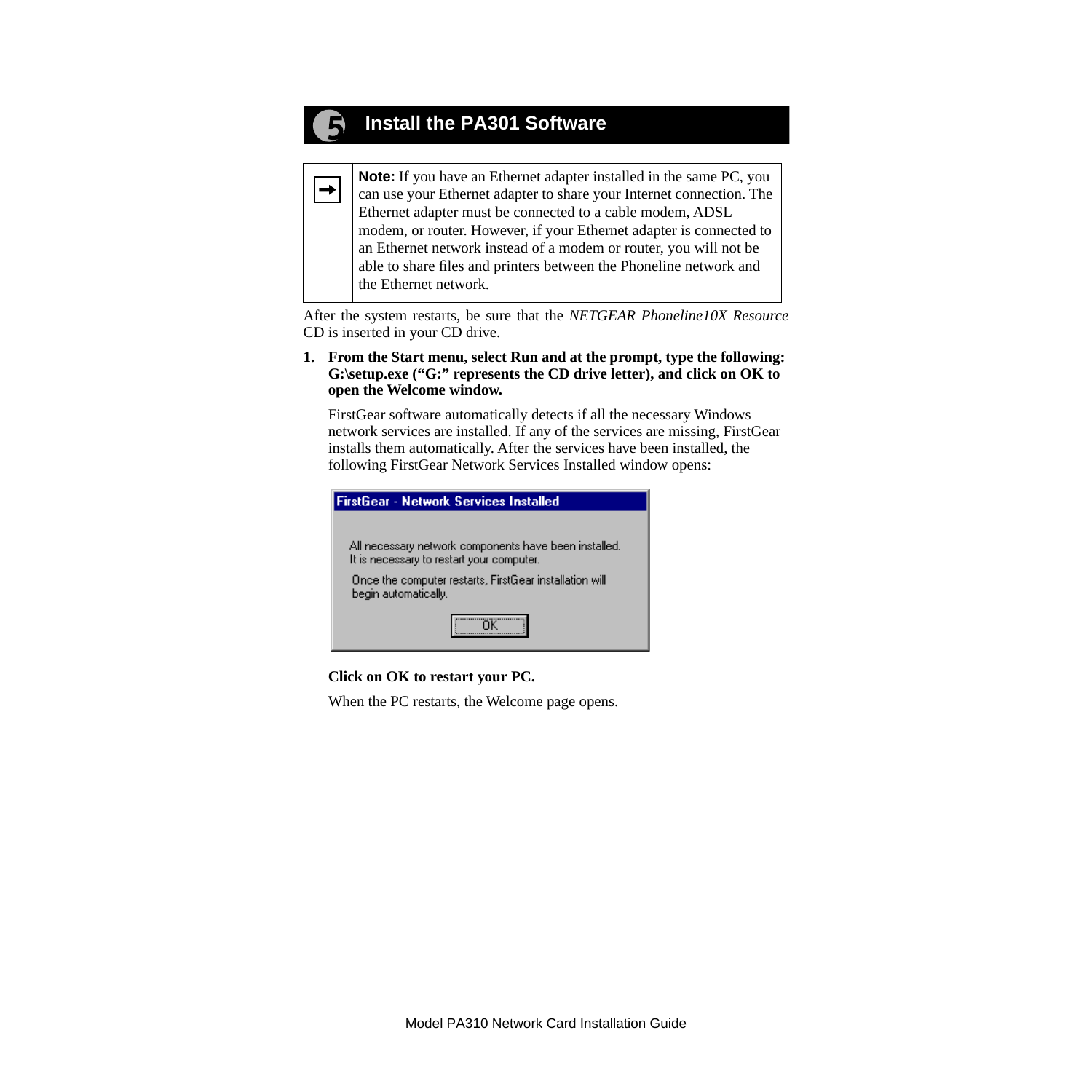



**Click on Next to open the Choose Destination Location window.**

| <b>Choose Destination Location</b> |                                                                           |  |
|------------------------------------|---------------------------------------------------------------------------|--|
|                                    | Setup will install PA301 in the following folder.                         |  |
|                                    | To install to this folder, click Next.                                    |  |
|                                    | To install to a different folder, click Browse and select another folder. |  |
|                                    | You can choose not to install PA301 by clicking Cancel to exit Setup.     |  |
|                                    | Destination Folder<br>Browse<br>C:\Program Files\NETGEAR\PA301            |  |
|                                    | <back<br>Cancel<br/>Next &gt;</back<br>                                   |  |

**Click on Browse and, if needed, change the destination folder; then click on Next to open the FirstGear - Installation Wizard window.**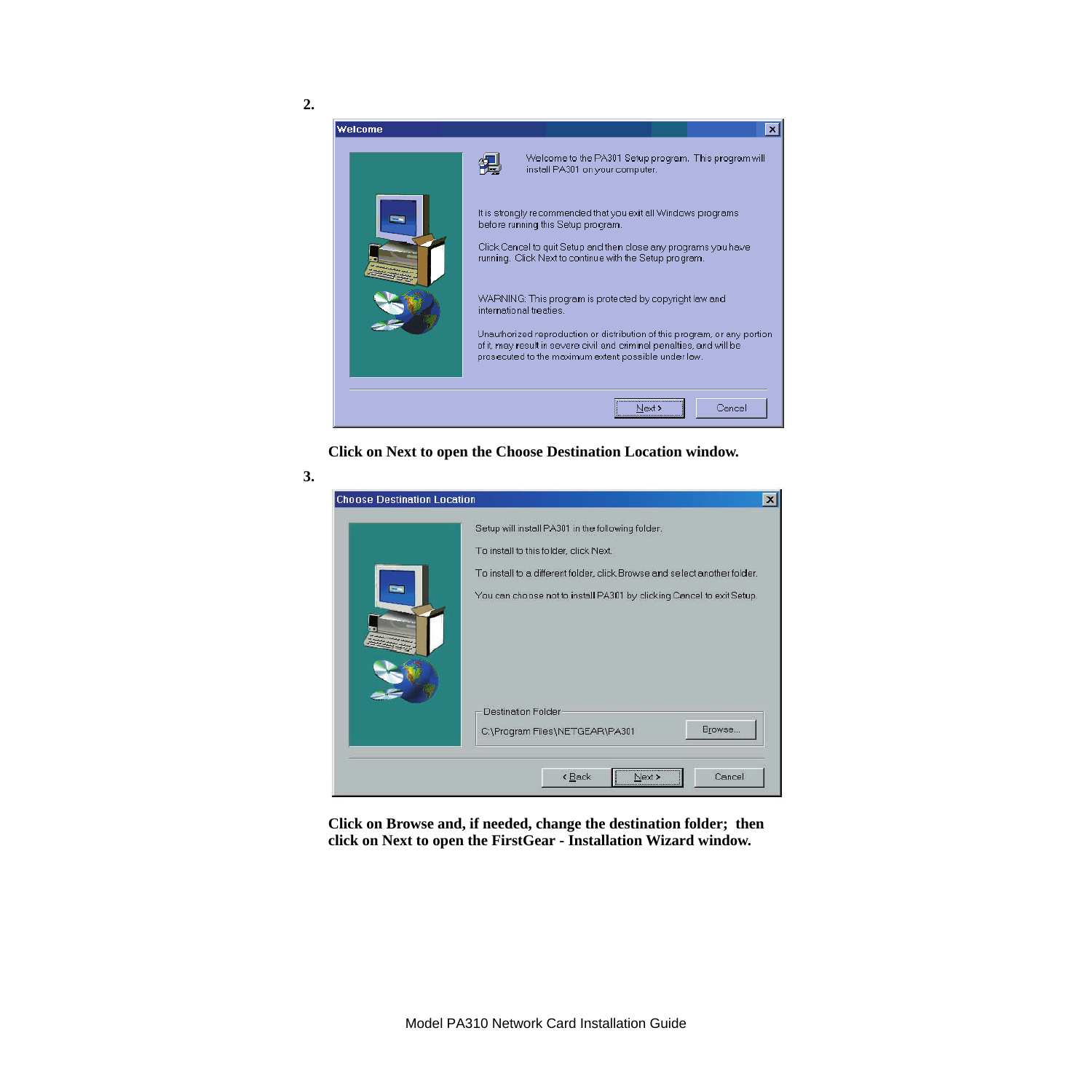

This window introduces the steps you will go through to set up your home network.

**Click on Next to open the FirstGear - Computer Name Entry Page window.**

| <b>NETGEAR</b> | Please enter a name for this computer. The Computer Name is used.<br>to uniquely identify each computer in your home. No two computers<br>in your hame should have exactly the same name.<br>Please enter the computer name and then click on Next to continue. |  |
|----------------|-----------------------------------------------------------------------------------------------------------------------------------------------------------------------------------------------------------------------------------------------------------------|--|
|                | <b>MyComputer</b><br>Enter a unique computer name                                                                                                                                                                                                               |  |
|                |                                                                                                                                                                                                                                                                 |  |

|  | $\rightarrow$ Note: No two PCs in your home should have the same name. |
|--|------------------------------------------------------------------------|
|--|------------------------------------------------------------------------|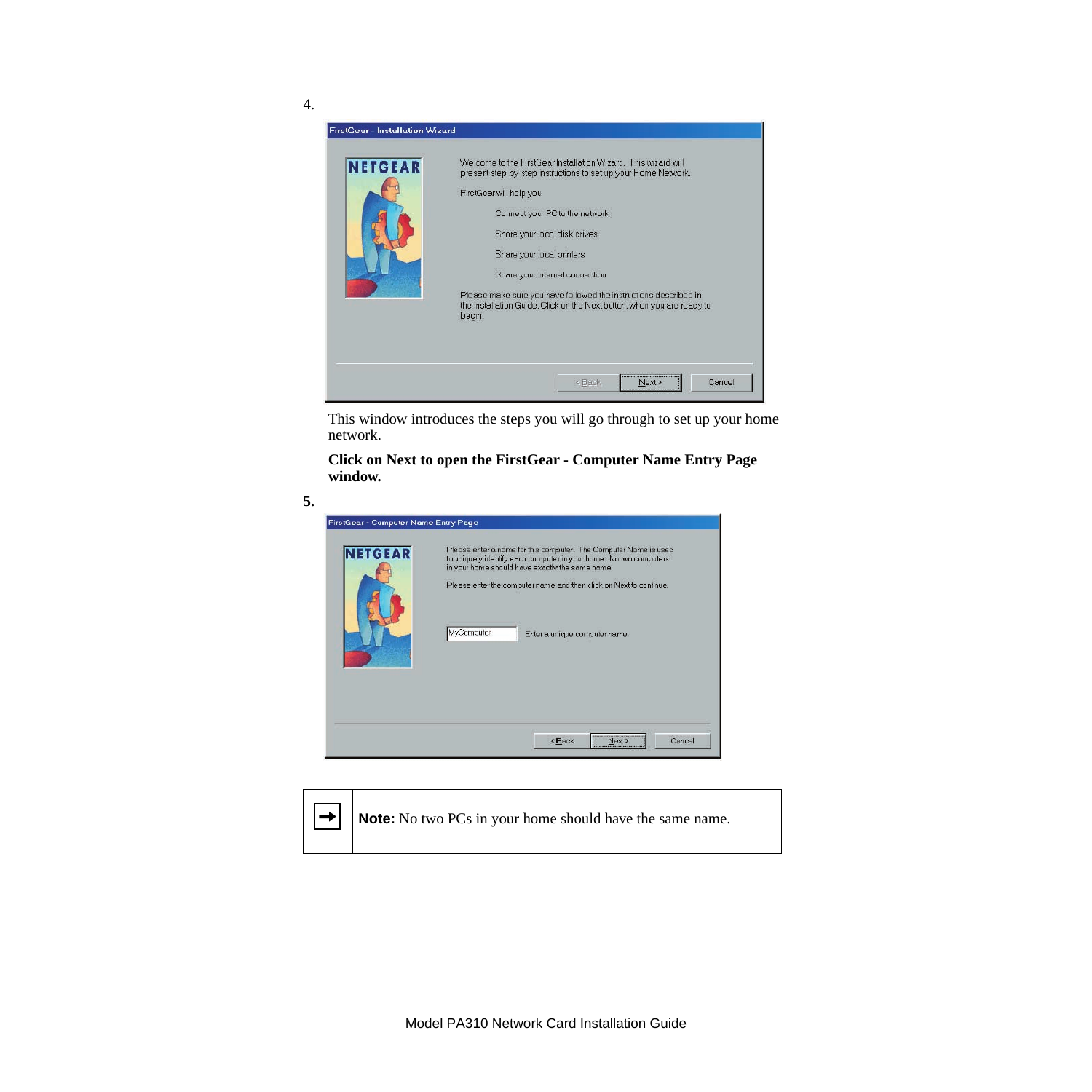**Enter a unique name for your PC, and click on Next to open the FirstGear - Workgroup Entry Page window.**

| <b>NETGEAR</b> | PCs belonging to a common Workgroup are able to share<br>resources such as files, applications, printers and even the Internet<br>connection. Each PC in your home must have exactly the same<br>Workgroup name in order to share resources amongst one another.<br>Please enter the Workgroup name and then click Next to continue. |  |
|----------------|--------------------------------------------------------------------------------------------------------------------------------------------------------------------------------------------------------------------------------------------------------------------------------------------------------------------------------------|--|
|                | MyWorkgroup<br>Enter the common Workgroup name                                                                                                                                                                                                                                                                                       |  |
|                |                                                                                                                                                                                                                                                                                                                                      |  |

**Note:** Each PC in your home must have the **exact same Workgroup**   $\rightarrow$ **name** in order to share resources among the PCs. Write the workgroup name on a sheet of paper to have available when you install FirstGear on all the other PCs in your home to be certain that you input the **exact same** Workgroup name for each PC.

**Enter the workgroup name and click on Next to open the FirstGear - Shared Drives Selection Page window.**

| <b>NETGEAR</b> | Private Drives:<br>$-9A$<br>l®n\ | You can share the drives (hard drive, CD-ROM, floppy, etc.) on this system<br>with all other PCs in your home. This means you can share files and<br>applications, such as word processors, spreadsheets and even games.<br>Simply double-click on the drive and it will move to the adjacent list Hypu do<br>not wish to share the drive, make sure it is displayed in the Private Drives List.<br>Shared Drives:<br>$C\setminus$<br>SHARED >><br><< PRIVATE |
|----------------|----------------------------------|---------------------------------------------------------------------------------------------------------------------------------------------------------------------------------------------------------------------------------------------------------------------------------------------------------------------------------------------------------------------------------------------------------------------------------------------------------------|
|                |                                  |                                                                                                                                                                                                                                                                                                                                                                                                                                                               |

**Double-click on the drives you want to share (shown in the field to the left in the window) to move the drives to the Shared Drives field (shown to the right of the window).** 

• If you do not have any printers installed:

**6.**

**Click on Finish and proceed to section 6,** "Access the Internet."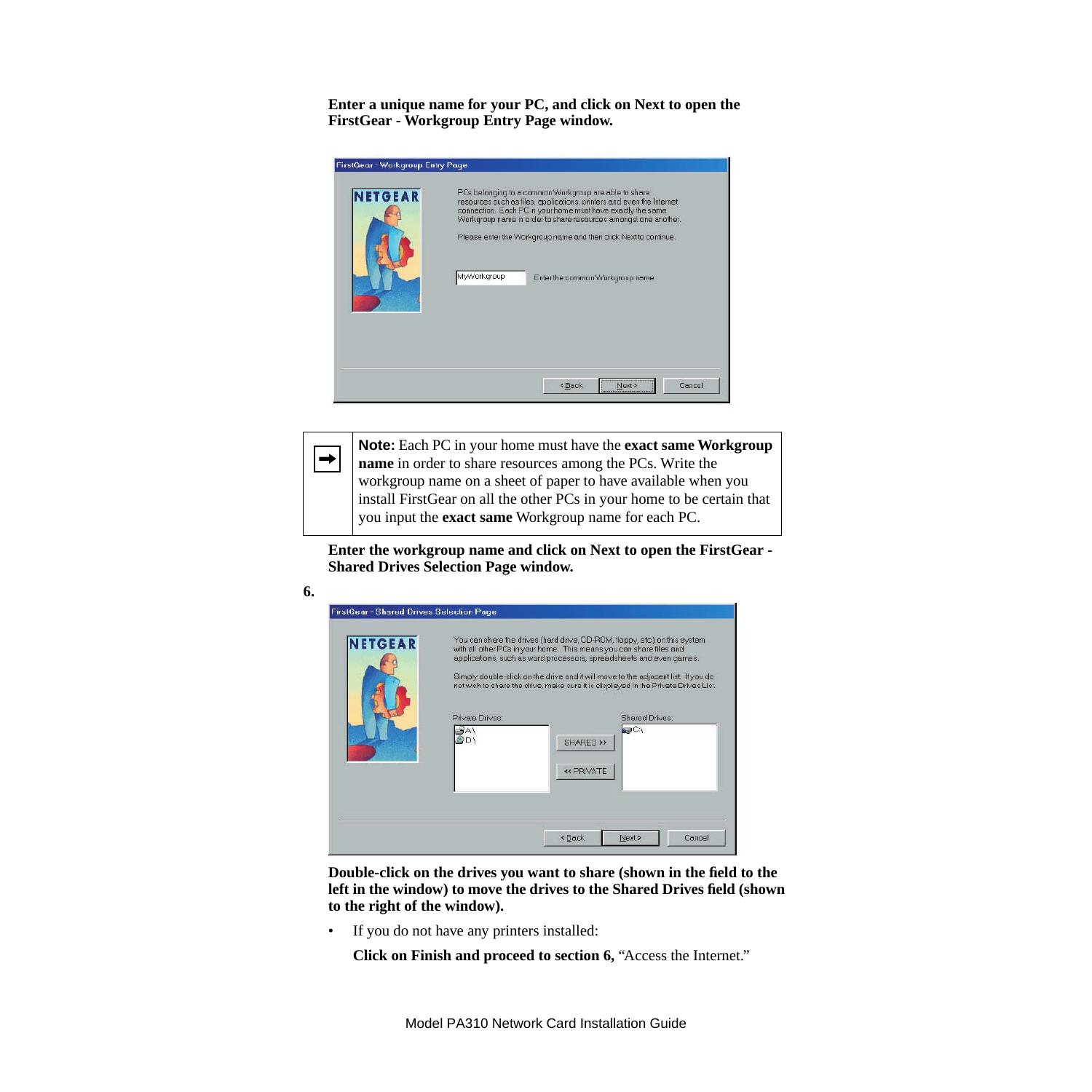• If you have printers installed:

**Click on Next to open the following FirstGear - Shared Printers Selection Page window. Select the printers attached to this PC that you want to share with other PCs in your home.**

The PC you are currently configuring must be powered on in order to share the printer with other PCs in your home.

| <b>NETGEAR</b> | If you have a printer attached to this PC, you can share the printer with other<br>PCs in your home. This requires that this PC be left ON in order to share the<br>printer.<br>Simply double-click on the printer and it will move to the adjacent list. If you<br>do not wish to share the printer, make sure it is displayed in the Private<br>Printers List. |                                             |
|----------------|------------------------------------------------------------------------------------------------------------------------------------------------------------------------------------------------------------------------------------------------------------------------------------------------------------------------------------------------------------------|---------------------------------------------|
|                | Private Printers:<br>HP DeskJet 850C                                                                                                                                                                                                                                                                                                                             | Shared Printers:<br>SHARED >><br><< PRIVATE |
|                |                                                                                                                                                                                                                                                                                                                                                                  | Cancel<br><back<br>Finish</back<br>         |

**Double-click on the printer you want to share (shown in the field to the left of the window) to move it to the Shared Printers field (shown to the right of the window).**

**Click on Finish to open the FirstGear - Internet Sharing Page window and proceed to section 6, "Access the Internet."**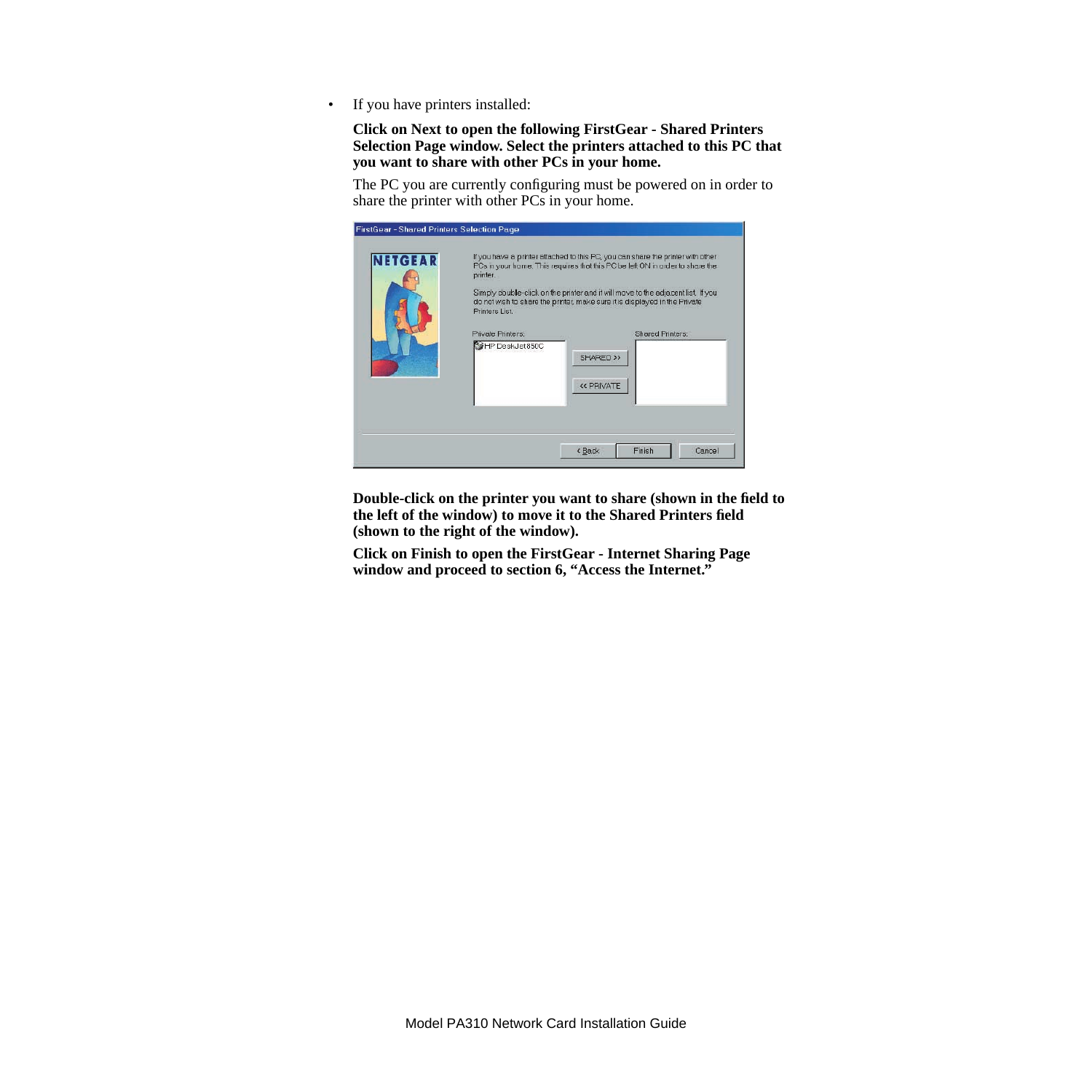#### **Access the Internet**6

If you do not have a modem or Ethernet card installed, proceed to section 7, "Access the Network Printer."

| $\vert$ Note: Only one PC in your home can be designated to share the |
|-----------------------------------------------------------------------|
| I Internet service with all other PCs in your home.                   |

**1.**

 $\rightarrow$ 

| FirstGenr - Internet Sharing Page<br><b>NETGEAR</b> | If you currently use this PC to access the listensit you conjugation<br>shere your increat service with all other PC's is your home in order to<br>do a p. you must leave this PC powered ON at all times.<br>Disjuito conenty use this PC to access the hiertex and would you like<br>to disper first service with all other PC's in your home?<br>F-Yes<br><b>Citize</b> |
|-----------------------------------------------------|----------------------------------------------------------------------------------------------------------------------------------------------------------------------------------------------------------------------------------------------------------------------------------------------------------------------------------------------------------------------------|
|                                                     | <b>CITARS</b><br>North<br>Centriol                                                                                                                                                                                                                                                                                                                                         |

**Answer Yes for the one PC connected to a modem or router that can be used for Internet access. For all other PCs in your home, answer No. The default setting is No.**



**Note:** You will need to have the PC that has a router or an analog, cable, or ADSL modem attached to it powered on in order for the other PCs to use the Internet.

If you select No and click on Next, you will be asked to reboot the system. If this is the case, you are finished with the FirstGear Internet-sharing installation. Complete sections 1 through 6 for all other PCs in your home, and then proceed to section 7 to enable the other PCs in your home to access the shared printers.

If you select yes and click on Next, the FirstGear - Share The Internet window opens.

**2.**



**Click on Next to open the FirstGear - Ethernet Card Detected window.**

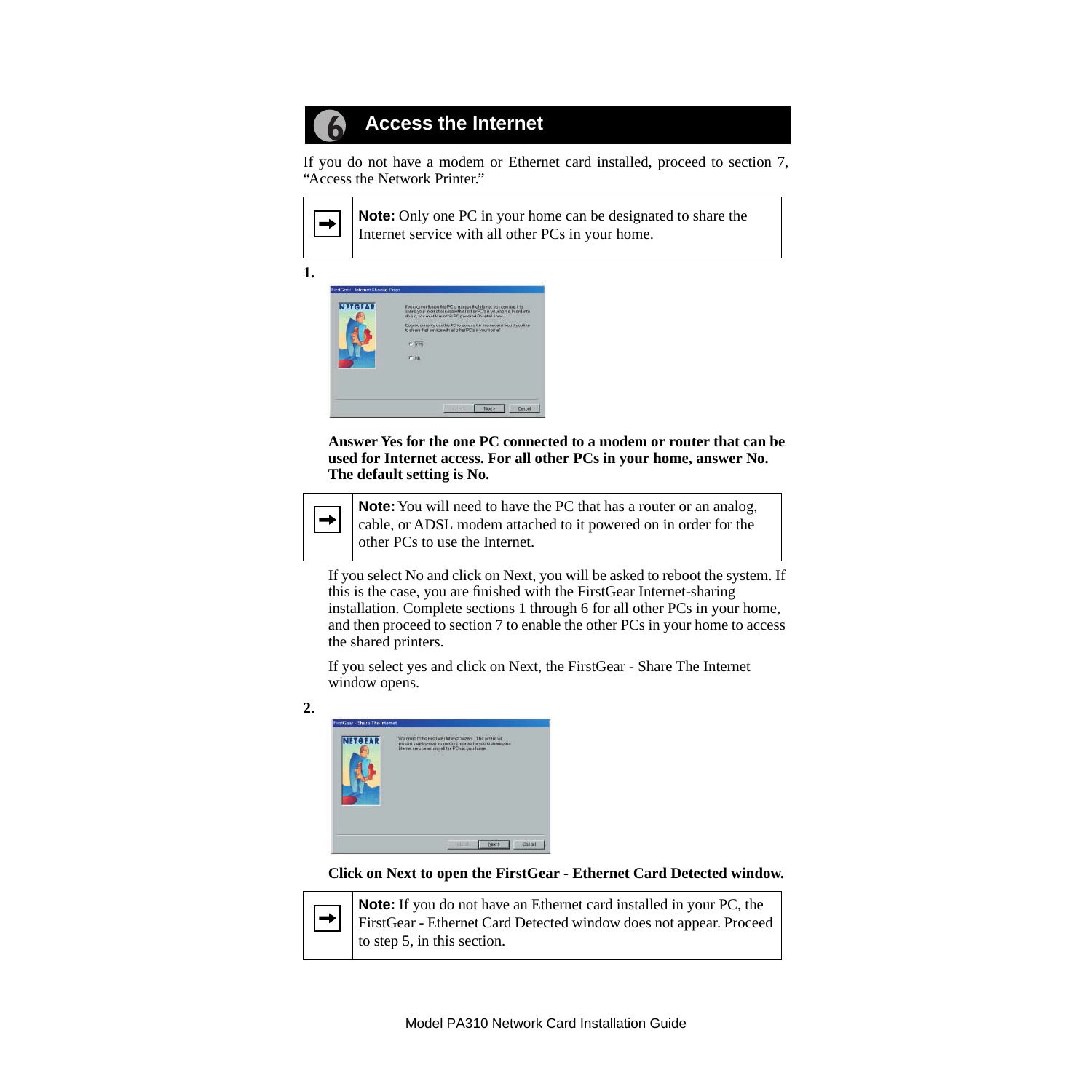| <b>NETGEAR</b> | FirstGear has detected an Ethernet part in your system. Please.<br>make are of the following selections below:                                                                                   |
|----------------|--------------------------------------------------------------------------------------------------------------------------------------------------------------------------------------------------|
|                | 6 The Ethernet port is connected to a Cable or ADSL moderni                                                                                                                                      |
|                | C The Ethernet port is connected to a router (e.g. SEIN router or<br>Trotuos 1920BV<br>C. This computer will use Did-Up Modernile a 56K analog moderni<br>or ISDN modern) to connect to internet |
|                | C. None in the show.                                                                                                                                                                             |
|                |                                                                                                                                                                                                  |

**Select the connection you have and click on Next to open the FirstGear - Warning window.**

**4.**



**If you selected Dial-Up Modem, click on Next to open the FirstGear - Share the Internet window.**

If you don't have the Internet Dial-up Connection, FirstGear completed the installation and you are prompted to restart your computer. Proceed to section 7.



**Click on Next to open the FirstGear - Choose Default Phone Entry window.**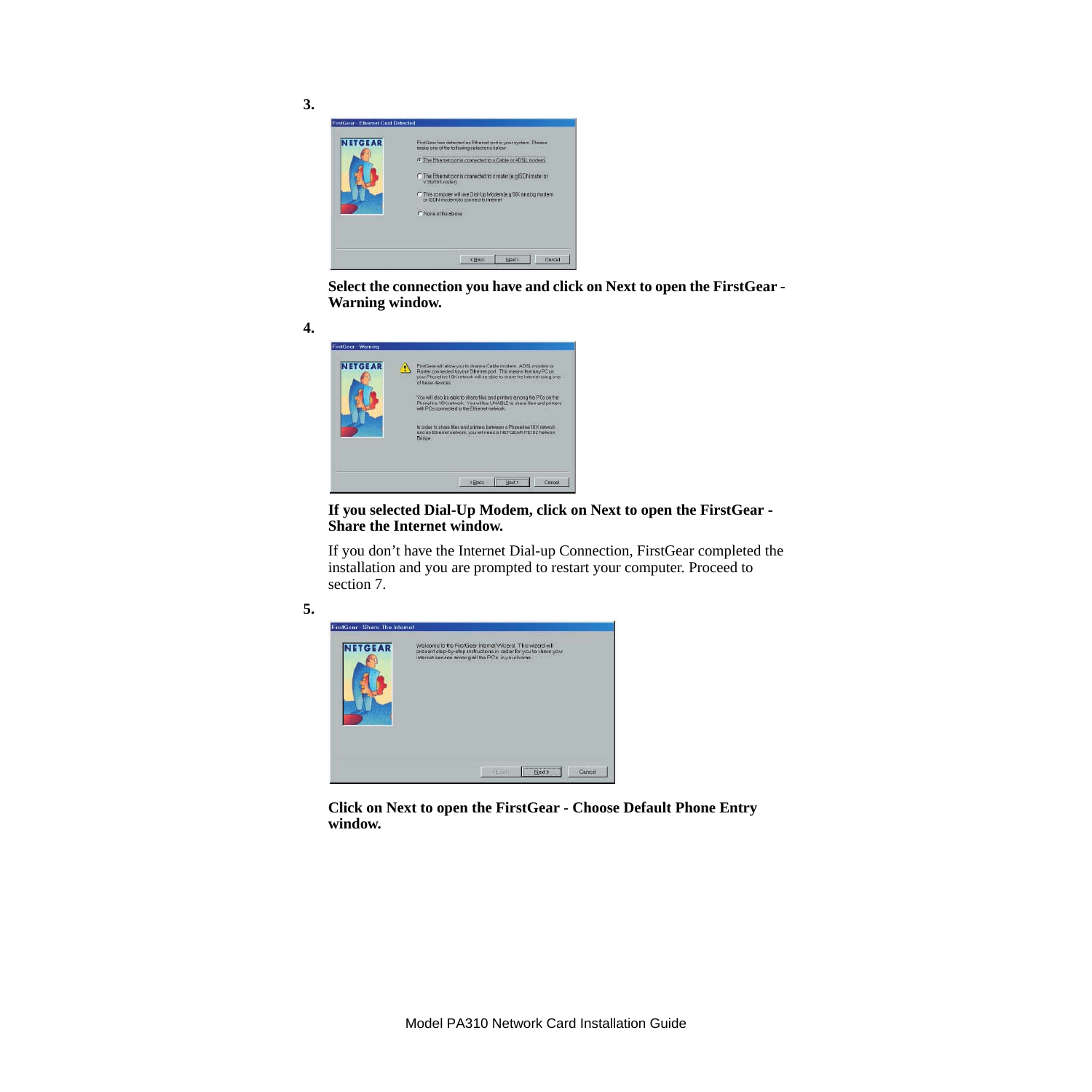| Choose Detault Phone Entry             |  |
|----------------------------------------|--|
| My Cannection<br>Create New Connection |  |
|                                        |  |

**The Choose Default Phone Entry field has a drop-down menu. From this menu, choose the ISP connection you want to share with the other PCs in your home. Click on Finish.**

 $\rightarrow$ 

**Note:** If you have only one connection set up, the Choose Default Phone Entry window will not appear.

The Restarting Windows window opens.

**Select Yes to restart your PC, and click on OK.**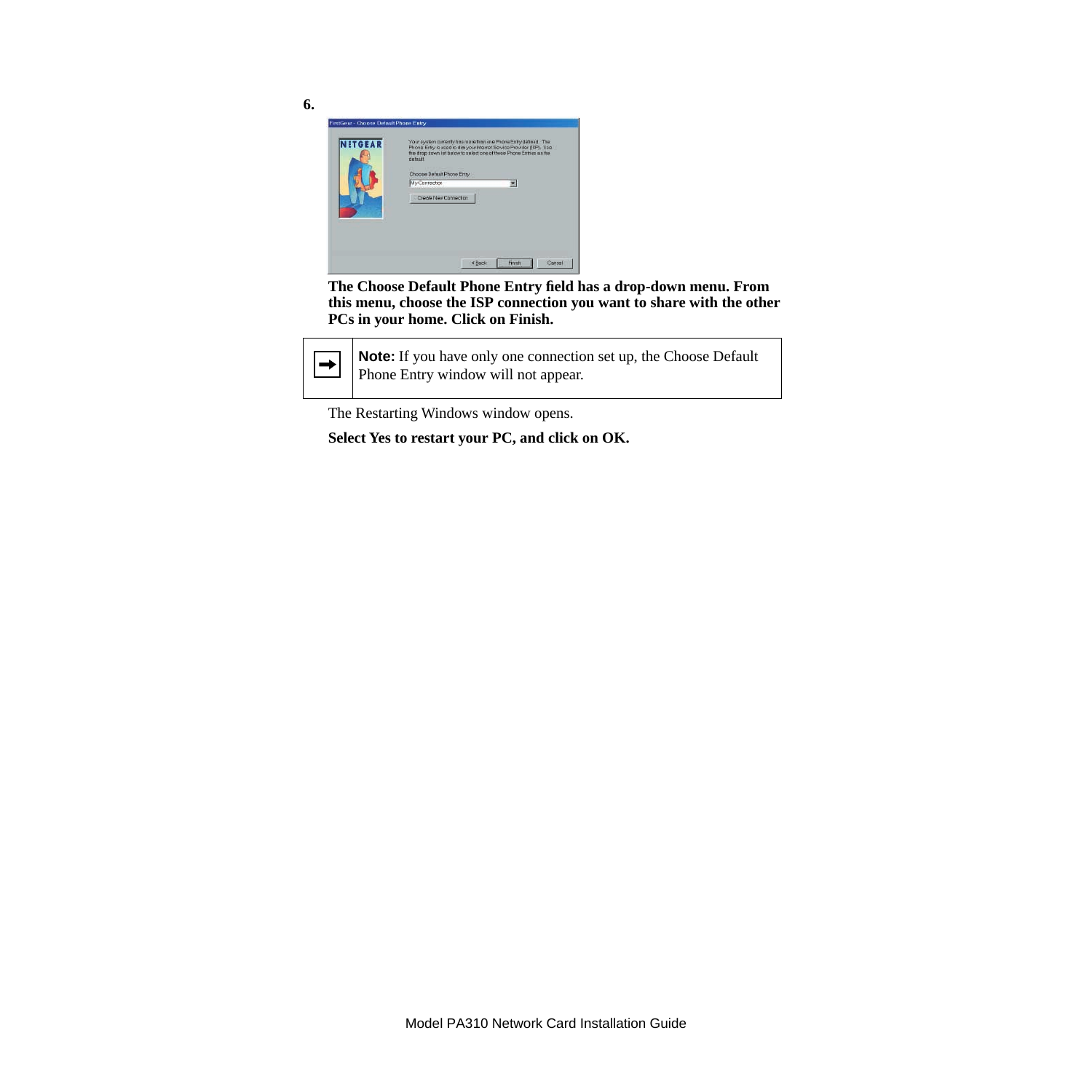# **Access the Network Printers**

Follow the instructions in this section after your network is installed. Be sure the PC attached to your shared printer is powered on.

**1. For each PC that is to make use of the shared printer, double-click on the Add Network Printer icon on your desktop to open the Install Network Printer window.**



 **Click on OK to open the Browse for Printer window.**

| Note: Printers are usually attached to computers.                                                                    | Select the network printer that you want to add. |  |
|----------------------------------------------------------------------------------------------------------------------|--------------------------------------------------|--|
| ⊟--- Pall Network Neighborhood<br><b>Entire Network</b><br>$\overline{+}$<br>Gameer2<br>Tester-1<br>Ėŀ<br>$\leq$ ibm |                                                  |  |

**Choose the PC that you set up earlier to share printers.**

- **4. Select a network printer.**
- **5. Follow the instructions in the subsequent Window screens.**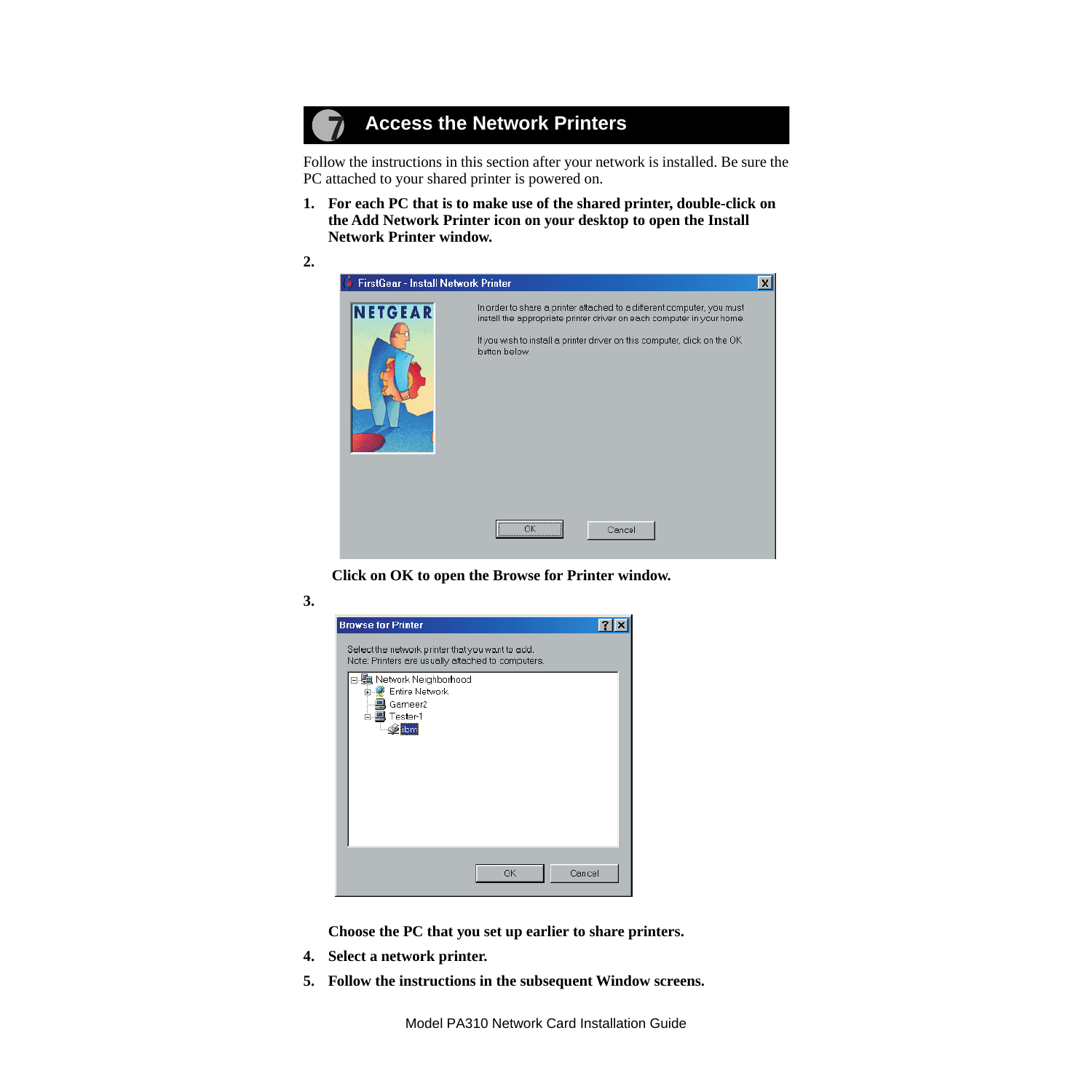### **Technical Specifications**

|                                     | <b>Model PA301 Network Card</b>                                                                                           |
|-------------------------------------|---------------------------------------------------------------------------------------------------------------------------|
| <b>Standards Compatibility</b>      | Compatible with HPNA 1.0 and HPNA 2.0<br>Supports Microsoft Windows 95 and Windows 98<br>PCI 2.2 Plug-and-Play compatible |
| DC operating voltage                | $+5V + 7 - 5%$ @ 400 mA maximum                                                                                           |
| <b>Physical Specifications</b>      |                                                                                                                           |
| Dimensions                          | 4.75 x 2.875 in. (12 x 7.1 cm.)                                                                                           |
| Weight                              | $0.22$ lb $(100g)$                                                                                                        |
| <b>Environmental Specifications</b> |                                                                                                                           |
| Operating temperature               | $0^\circ$ to 55 $^\circ$ C                                                                                                |
| Operating humidity                  | 10% to 90% noncondensing                                                                                                  |
| <b>Agency Compliance</b>            | FCC, Part 15, Class B, Part 68                                                                                            |
| <b>Interface Options</b>            | Dual RJ-11 connector for connecting telephones and<br><b>PCs</b>                                                          |
| <b>LEDs</b>                         | 1 green (ACT) Activity LED<br>1 green LINK LED                                                                            |

© 2000 by NETGEAR, Inc. All rights reserved.

#### **Trademarks**

NETGEAR™ is a trademark of NETGEAR, Inc. Windows® is a registered trademark of Microsoft Corporation. Other brand and product names are trademarks or registered trademarks of their respective holders. Information is subject to change without notice.

#### **Statement of Conditions**

In the interest of improving internal design, operational function, and/or reliability, NETGEAR reserves the right to make changes to the products described in this document without notice. NETGEAR does not assume any liability that may occur due to the use or application of the product(s) or circuit layout(s) described herein.

#### **Federal Communications Commission (FCC) Compliance Notice: Radio Frequency Notice**

**Note:** Modifications to this device change it from the original state it was in when tested and may alter the device so that it no longer complies with FCC testing limitations for Class B digital devices. According to FCC regulations, the user could be prohibited from operating this equipment if it is modified.

This device complies with Part 15 of the FCC Rules. Operation is subject to the following two conditions:

- 1. This device may not cause harmful interference.
- This device must accept any interference received, including interference that may cause undesired operation.

**Note:** This equipment has been tested and found to comply with the limits for a Class B digital device, pursuant to Part 15 of the FCC Rules.

These limits are designed to provide reasonable protection against harmful interference in a residential installation. This equipment generates, uses, and can radiate radio frequency energy and, if not installed and used in accordance with the instructions, may cause harmful interference to radio communications. However, there is no guarantee that interference will not occur in a particular installation. If this equipment does cause harmful interference to radio or television reception, which can be determined by turning the equipment off and on, the user is encouraged to try to correct the interference by one or more of the following measures:

- Reorient or relocate the receiving antenna.
- Increase the separation between the equipment and receiver.
- Connect the equipment into an outlet on a circuit different from that to which the receiver is connected.
- Consult the dealer or an experienced radio/TV technician for help.

This device complies with Part 68 of the FCC Rules. All direct connections to telephone network lines must be made using standard plugs and jacks compliant with FCC Part 68.

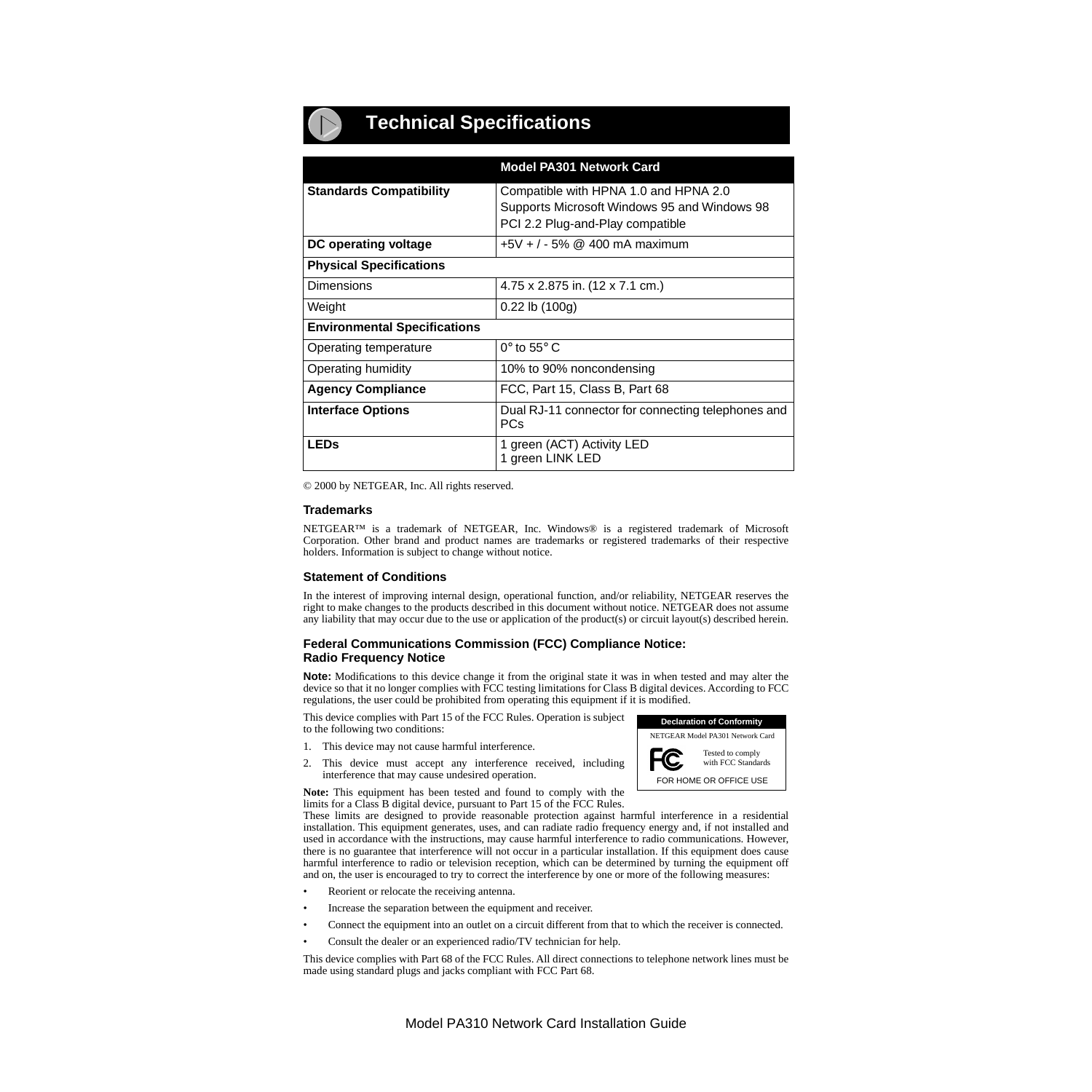

#### **Defective or Damaged Merchandise**

Defective or damaged merchandise can be returned to your point-of-purchase representative.

#### **Internet/World Wide Web**

To get product support, to register your product online, or to obtain product information and NETGEAR product documentation, direct your Web browser to:

*http://www.NETGEAR.com*

#### **Customer Support**

You can contact Customer Support at the following toll free numbers:

| 1800-787-638   | Korea                               | 00308-11-0319                                                     |
|----------------|-------------------------------------|-------------------------------------------------------------------|
| 00800-06384327 | Netherlands                         | 0800-023-0981                                                     |
|                |                                     | 00800-1233-4566                                                   |
| 808-82179      | Norway                              | 800-12041                                                         |
| 1-888-NETGEAR  | Singapore                           | 001-800-1233-4566                                                 |
| 0800-111-036   | Sweden                              | 0200-298-298                                                      |
| 0800-77-17-53  | Switzerland                         | 00800-0638-4327                                                   |
|                |                                     | (00800-0-NETGEAR)                                                 |
|                |                                     | 020-7216-0014                                                     |
|                | <b>United States</b>                | 1-888-NETGEAR                                                     |
| 0120-66-5402   | All Other Countries                 | $+1801-236-8499$                                                  |
|                | 00800-06384327<br>001-800-1233-4566 | (00800-0-NETGEAR) New Zealand<br>(00800-0-NETGEAR) United Kingdom |